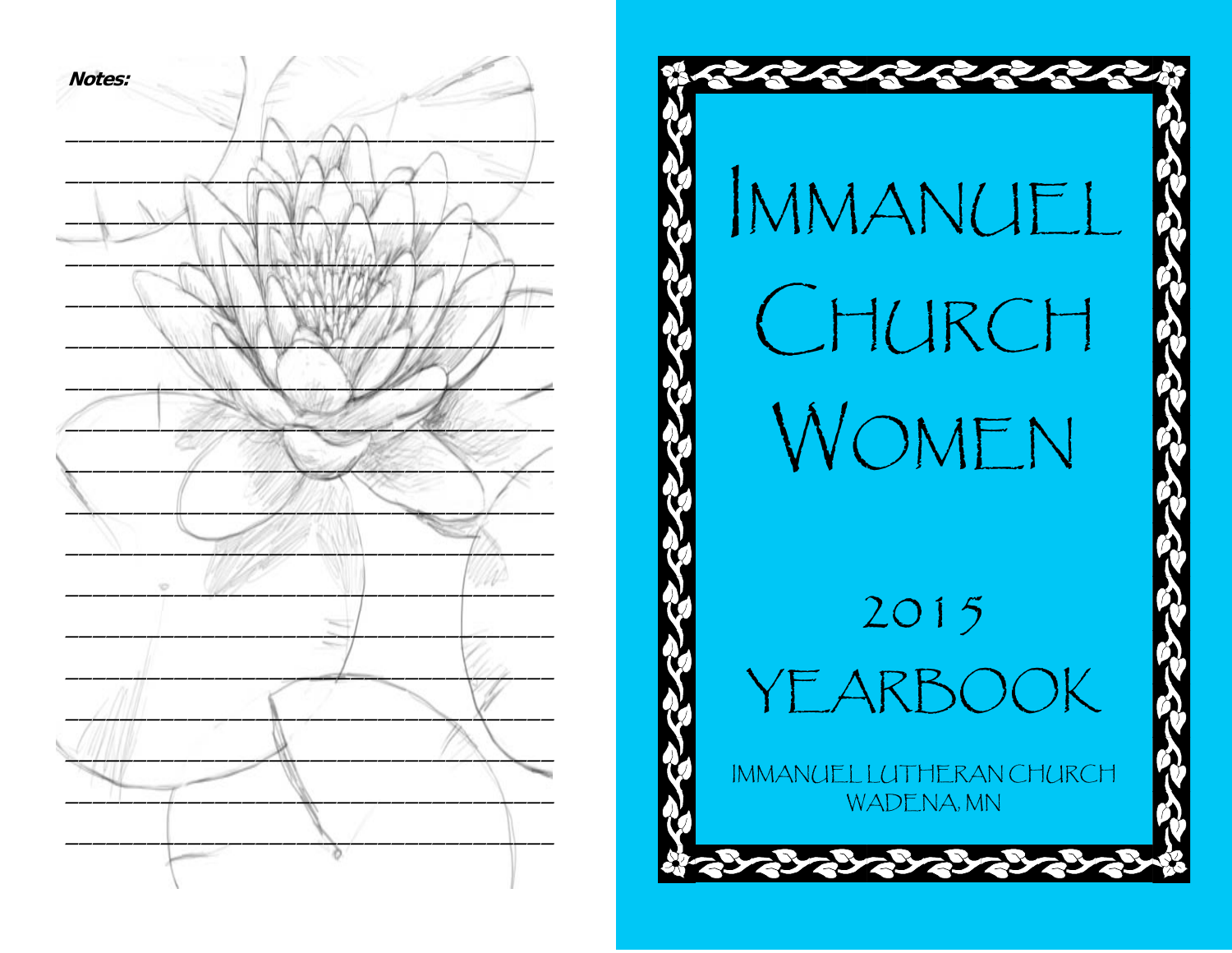# **CIRCLE MEETINGS—2015**

| <b>HOSTESS</b>            |
|---------------------------|
|                           |
|                           |
|                           |
|                           |
|                           |
|                           |
|                           |
|                           |
|                           |
|                           |
|                           |
|                           |
| <b>BIBLE STUDY LEADER</b> |

### **Circle Growth Chairperson:**

Please call Tahna Lee Rurup, Administrative Secretary in the Church office (218-631-2738) after each month's meeting to report the next month's leader and hostess. Thank you.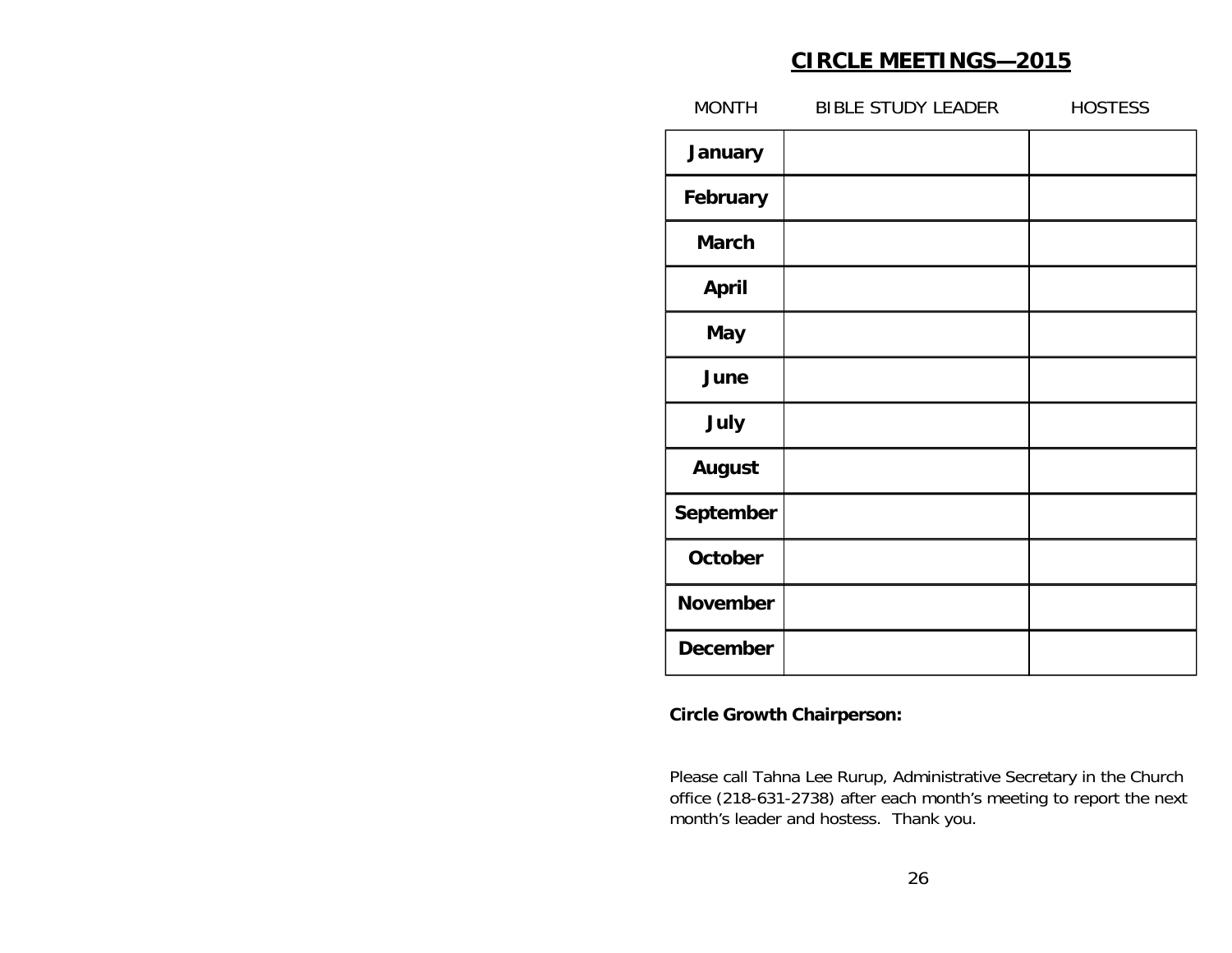# **LUTHERAN WORLD RELIEF KIT CONTENTS**

#### **SCHOOL KITS**

- Four 70-sheet notebooks of wide- or college-ruled paper approximately 8" X 10½"; no loose-leaf paper
- One 30-centimeter ruler, or a ruler with centimeters on one side and inches on the other
- One pencil sharpener
- One blunt scissors (safety scissors with embedded steel blades work well)
- Five unsharpened #2 pencils with erasers; secure together with a rubber band
- Five black or blue ballpoint pens (no gel ink); secure together with a rubber band
- One box of 16 or 24 crayons
- One 2½" eraser
- One sturdy drawstring backpack-style cloth bag approximately 14" X 17" with shoulder straps (no standard backpacks)

#### **PERSONAL CARE KITS**

- One light-weight bath-size towel (maximum 52" X 27"), dark color recommended
- Two bath-size bars (4 to 5 oz.) of soap, any brand, in original wrapping
- One adult-size toothbrush in its original packaging\*
- One sturdy comb, remove packaging
- One metal nail clippers (attached file optional), remove packaging

#### **SEWING KITS**

- Two pieces of cotton or cotton-blend fabric (no knits or 100% polyester). Each piece should match one of the sizes below:
- 2¼ yards of 60" wide fabric, or
- 3 yards of 44" wide fabric, or
- 4 yards of 36" wide fabric
- Two spools of neutral-colored, general purpose thread, 250-300 yards each

# **LAYETTES**

- Two lightweight cotton t-shirts
- Two long- or short-sleeved gowns or sleepers (without feet)
- Two receiving blankets, medium-weight cotton or flannel, or crocheted or knitted with lightweight yarn, up to 52" square
- Four cloth diapers, flat fold preferred
- One jacket, sweater or sweatshirt with a hood, or include a baby cap
- Two pairs of socks
- One hand towel, dark color recommended
- Two bath-size bars (4 to 5 oz.) of gentle soap, in original wrapping
- Two diaper pins or large safety pins

\*Please do not add or deviate from the following listed items.\*





# **OUR SYMBOL**

Our symbol—cross, water and water lily—identifies the women of the Evangelical Lutheran Church in America as children of God, baptized, forgiven and adopted into God's family. It is a reminder of the growth, beauty, and vitality that rises out of that life-giving baptismal water. It is also a reminder of the mission of the church to "go therefore and make disciples of all nations, baptizing them in the name of the Father, and of the Son, and of the Holy Spirit". - Matthew 28:19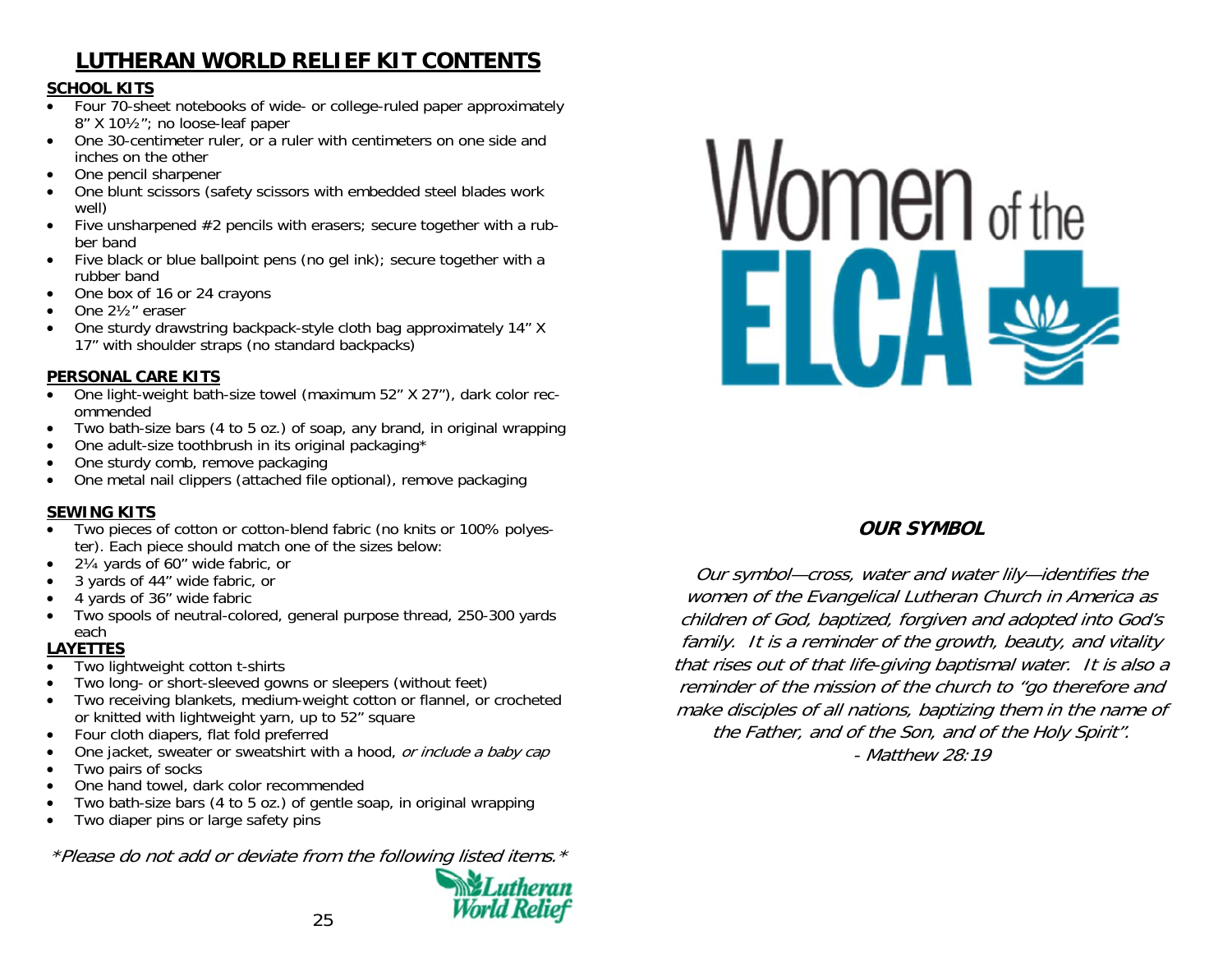18. Weddings and Other Social Events

(Use of Kitchen/ Fellowship Hall)

 Reservations for use of the Fellowship Hall must be made with the Administrative Secretary along with final permission granted by Pastoral staff. The Fee Schedule is posted in the main office. No equipment, utensils or any property of the Immanuel Church kitchen or Fellowship Hall may be removed or borrowed from the facility without the permission of office staff. An ICW member must be present whenever a non-member reserves the use of the kitchen and/or Fellowship Hall for purposes of monitoring the use of the facilities or answering any questions regarding equipment or appliances.



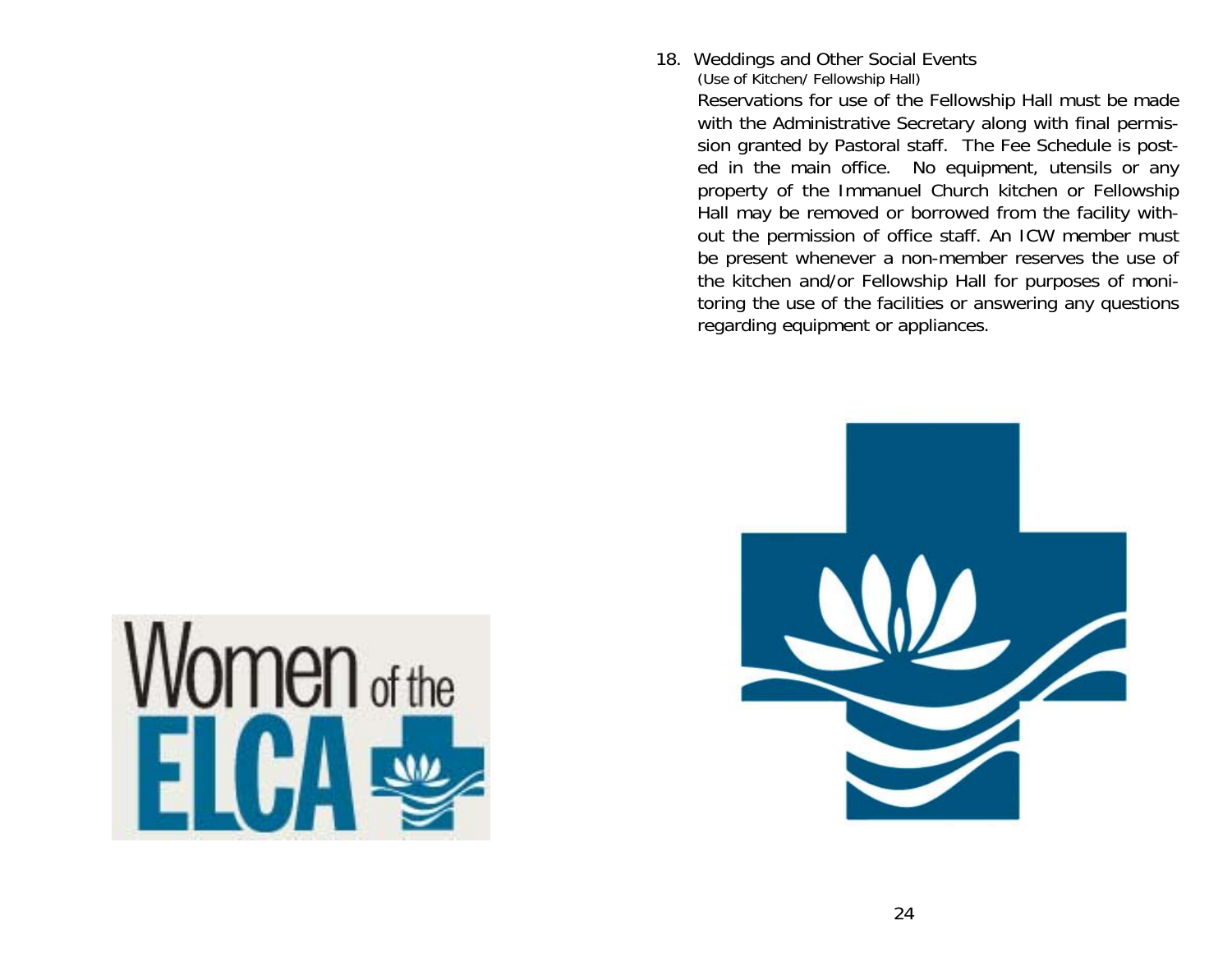- 9. The offering to Cluster 9 Gatherings shall be \$50.00 annually to be divided equally between Spring and Fall Gatherings. Cluster 9 expense assessment shall be paid also as directed by the Cluster.
- 10. ICW will pay delegate's fees for Northwest Minnesota Synodical Convention. ICW will also pay delegate's fees to Luther Crest Bible Camp Women's Week (in June).
- 11. ICW will help pay for each confirmand's campership up to a total of \$1,000.00
- 12. Policies of ICW shall be reviewed annually and updated by ICW board with any changes voted upon by ICW membership at a general meeting.
- 13. Quilts made by the Church Mice and Quilting Day workers are part of our Mission Action Program and are shipped to Lutheran World Relief. Some quilts are only distributed locally for victims of fire or natural disaster, or through projects such as Empty Stocking and Community Outreach. Any quilts used for a fundraiser must be approved by the ICW Board. No quilts will be sold.
- 16. Funerals:
	- A. For members, ICW asks a donation to cover the expenses of groceries and/or the catering of any food served for a funeral.
	- B. For serving the funeral of a non-member, the ICW requests a minimum donation of \$100 in addition to any grocery purchase costs.
	- C. Payments are made payable to "Immanuel Church Women".

![](_page_4_Picture_9.jpeg)

![](_page_4_Picture_11.jpeg)

![](_page_4_Picture_12.jpeg)

#### **PURPOSE STATEMENT**

#### **WOMEN OF ELCA**

As a community of women created in the image of God, called to discipleship in Jesus Christ, and empowered by the Holy Spirit….. We commit ourselves to grow in faith, affirm our gifts, support one another in our callings, engage in ministry and action, and promote healing and wholeness in the church, the society and the world.

#### **INDEX**

ICW Goals ...................................................................2

# <u>Page in the contract of the contract of the contract of the contract of the contract of the contract of the con</u>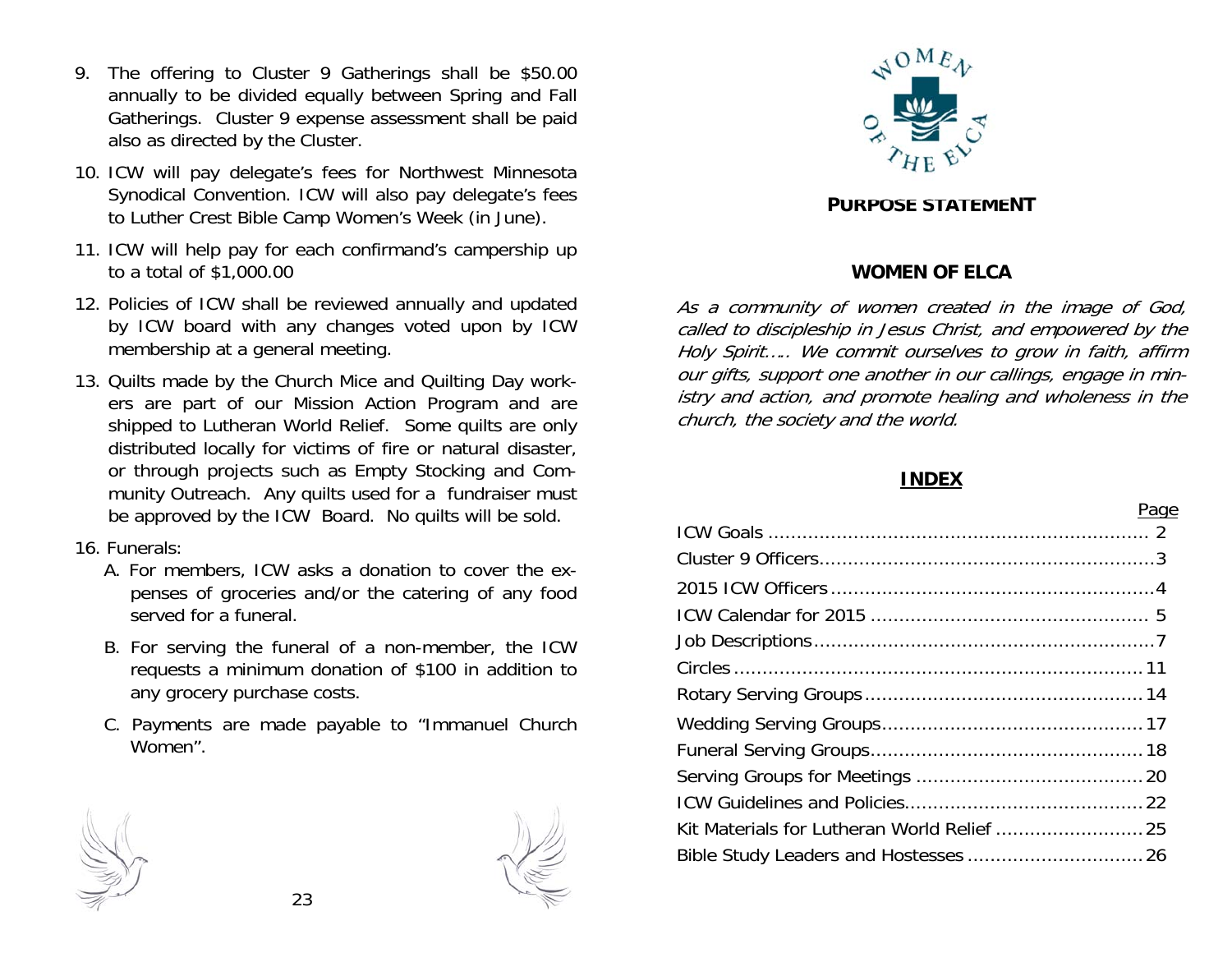![](_page_5_Picture_0.jpeg)

- 1. Each member is expected to use her time, talents and possessions to fulfill the expected purpose of the organization.
- 2. Each member is responsible to notify the ICW Board of any change in the activities (Circle, Serving Groups, etc.) they desire to be involved in. Each December, the serving calendar and a schedule of meetings is set for the new year and a handbook is sent to each member.
- 3. Circles are essentially Bible Study Groups. ICW incurs the cost of a leader guide for each leader or Pastor. Each individual orders her own *Gather* magazine which includes Bible study and resource material. Everyone will receive a notice to renew her magazine.
- 4. The serving group chairs are expected to contact all women in their group and each woman in the group is expected to pay for her share of the serving expense.
- 5. Noon luncheon is served to the Wadena Rotary Club every Wednesday. Current guaranteed serving count 35 meals @ \$7.50 with the ICW responsible for Minnesota Sales Tax (effective 1/11/06).
- 6. ICW will send 10% of annual gross income to Churchwide organization and 5% of income to Lutheran World Hunger.
- 7. Guest speakers to any ICW function will be paid up to \$60.00 and \$.56 per mile.
- 8. The offering to Northwest Minnesota Synod Synodical WELCA Convention shall be \$100 annually and the Convention expense assessment amount is to be paid also.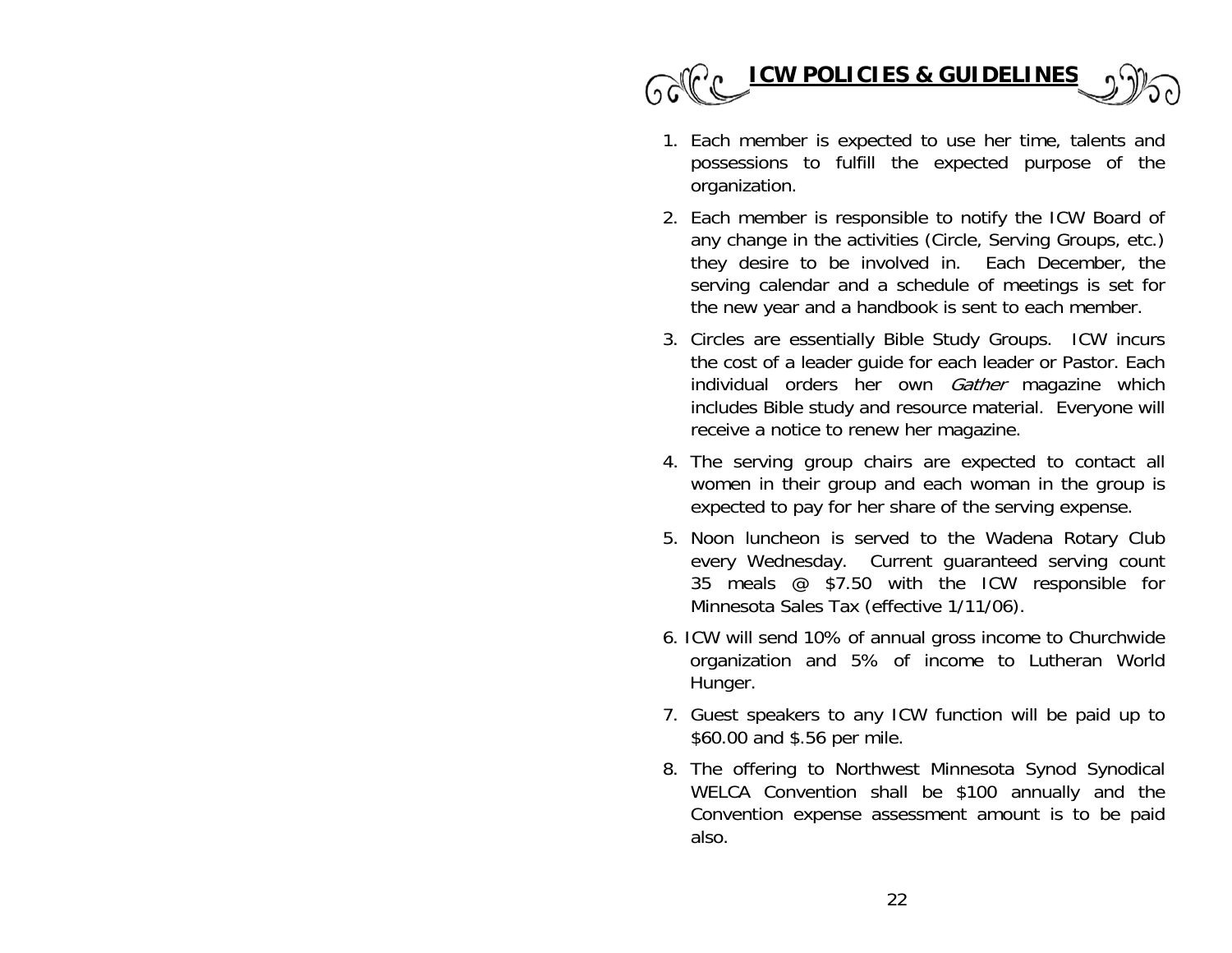# **SERVING GROUPS FOR MEETINGS** (Continued…)

![](_page_6_Figure_1.jpeg)

### **Serving Group E**

|                                                                                   | Chairperson: Anne Oldakowski (218) 631-5972                     |
|-----------------------------------------------------------------------------------|-----------------------------------------------------------------|
| Janice Aagard<br>Deb Andrews<br><b>Sharon Boline</b><br>Joanne Lynk<br>JoAnn Hoyt | Pat Johnson (Henry)<br>Jane Bagstad<br>Diana Olson<br>Sara Ross |
|                                                                                   |                                                                 |

 $0.0$ 

**Serving on:** Thursday November 12, Thank offering Program, 2:00 pm.

# **Serving Group F**

| <b>Chairpersons: Margie Anderson</b>                                   | $(218)$ 445-5655                                |
|------------------------------------------------------------------------|-------------------------------------------------|
| Diane Breitling                                                        | $(218)$ 445-5583                                |
| Jeannie Olson<br><b>Teresa Hunt</b><br>Gail Kluenenberg<br>Lori Wolden | Sheree Krogstad<br>Twyla Haase<br>Marie Johnson |

**Serving on:** December 10 Christmas Program, 7:00 pm

# **GOALS FOR IMMANUEL CHURCH WOMEN 2015**

It is our goal to encourage the women of Immanuel to become more aware of the importance of our organization, to become more involved and make it a priority in their lives. To accomplish this, we will:

- Affirm each woman through prayer and support.
- Encourage women to use their spiritual gifts.
- Support Lutheran World Relief with quilts, kits and clothing.
- Present a quilt to all who are baptized at Immanuel.
- Serve the Wadena Rotary Club a meal for their regularly scheduled meetings. This enables us to have the funds to support many ministries at home and abroad, such as the ELCA, World Hunger, Fair Oaks, Empty Stocking, Luther Crest, college scholarships and camperships.
- Be involved in service projects such as funerals and weddings.
- Remember our elderly, homebound and bereaved with our visits and prayers.
- Reach out in friendship to all women and to new members of Immanuel Lutheran Church.

![](_page_6_Picture_19.jpeg)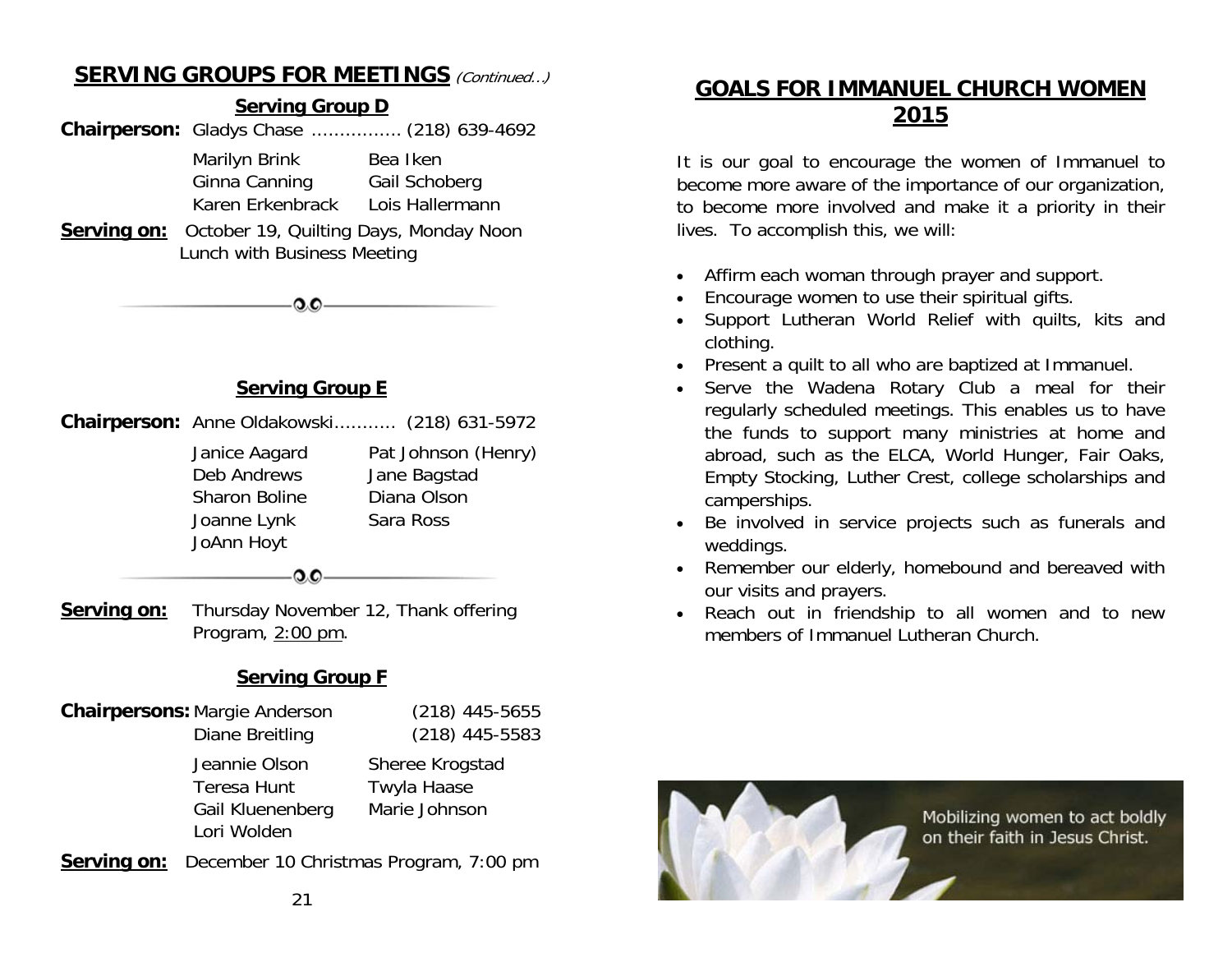# **CLUSTER 9**

**All women of the ICW are encouraged to participate and attend the Cluster 9 gatherings in the spring and fall seasons.** 

#### **2015 CLUSTER 9 OFFICERS:**

**Coordinator: Nancy Kjeldahl 21853 County Road2 Sauk Centre, MN 56378 320-352-6094 nansidahl@wisper\_wireless.com** 

**Recorder: Diane Teigland P.O. Box 267 Bertha, MN 56437 (218) 639-5610 dmteig@arvig.net** 

**Financial Recorder: Elaine Salvog 241 Oak Street S. Miltona, MN 56354 (218) 943-2851** 

**Synod Board Representative:** 

 **Mary Peterson 24360 Ridgewood Circle Fergus Falls, MN 56537 (218) 736-5515 mapgjp1944@msn.com** 

# **SERVING GROUPS FOR MEETINGS**

#### **Serving Group A**

|                                 | <b>Chairperson: Sandy Hendrickson</b><br>Jan Hillesland<br>Sally Adams<br>Iona Fiskum<br><b>Shirley Hamre</b> | $(218)$ 631-2038<br>$(218)$ 430-0077<br><b>Judy Loeffen</b><br><b>Avis Paulsen</b><br><b>Judy Tiede</b><br><b>Elinor Wiskow</b> |  |  |
|---------------------------------|---------------------------------------------------------------------------------------------------------------|---------------------------------------------------------------------------------------------------------------------------------|--|--|
| Serving on:                     | Thursday, February 12, Noon Lunch with<br>Program and General Meeting<br>$-0.0 -$                             |                                                                                                                                 |  |  |
|                                 | <b>Serving Group B</b>                                                                                        |                                                                                                                                 |  |  |
| <b>Chairperson: Chris Olson</b> | Cora Steffens                                                                                                 | (218) 631-3758<br>$(218)$ 631-1762                                                                                              |  |  |
|                                 | Shirley Hartjen<br>Mary Ann Erckenbrack<br>Sharon Squier                                                      | Vivian Johnson                                                                                                                  |  |  |
| Serving on:                     | March 16, Quilting, Monday Noon Lunch with<br><b>Business Meeting</b><br>O.O                                  |                                                                                                                                 |  |  |
| <b>Serving Group C</b>          |                                                                                                               |                                                                                                                                 |  |  |
|                                 | <b>Chairperson: Barb Tumberg</b>                                                                              | (218) 631-4211                                                                                                                  |  |  |
|                                 | Lois Clausen<br>Linda Brand<br>Ardella Krause<br>Doris Lageson<br>Shirley Montan                              | Ann Pate<br>Ramona Truax<br>Diane Teigland<br>Georjean Johnson<br>Jo Greenwaldt                                                 |  |  |

**Serving on:** June 8 Brunch Meeting at Tapley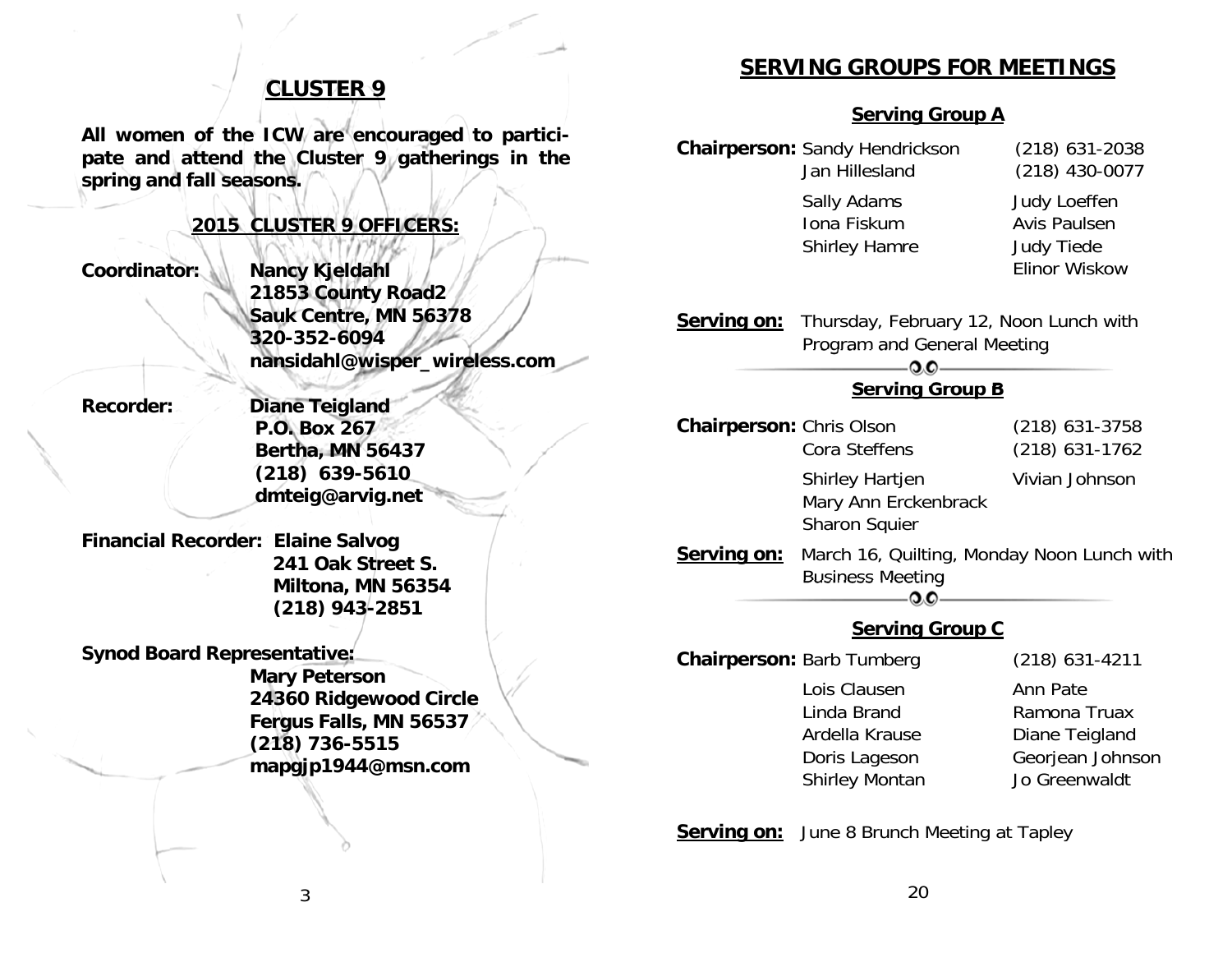# **FUNERAL SERVING GROUPS** (Continued...)

#### **GROUP # 2** (Continued…)

 Gladys Chase Lois Clausen Iona Fiskum Gail Schoberg Lois Hallermann Lois Hamann Tammie Klawitter Doris Lageson Gloria Larson Peggy Larson Lois Lawson Chris Olson

**Bakers:** Onni Sharp Anderson Marilyn Brink Patti Hillesland Georjean Johnson

# $\mathcal{B}(\mathcal{O}_n) =$

# **GROUP #3 Chairpersons:** Georjean Johnson ...... (218) 631-9080 Diane Teigland ........... (218) 639-5610

**Workers:** Gladys Chase Lois Clausen Jane Erckenbrack Shirley Hamre Judy Loeffen Carol Aldeen Joanne Olson Betty St. Peter Char Schloeder Char Stemson Judy Tiede Carol Wallace Joy Waln Karen Winkelman Elinor Wiskow

**Bakers:** Jane Bagstad Lori Wolden Deb Haraldson Tracy Wheeler Anne Oldakowski Avis Paulsen Betty St. Peter Dee Skogen Cora Steffens Judy Theisen Judy Tiede

Bea Iken Shirley Montan

# **IMMANUEL CHURCH WOMEN**

|                                                 | 2015 OFFICERS                                                   |                                                    |
|-------------------------------------------------|-----------------------------------------------------------------|----------------------------------------------------|
| President:<br><b>Vice President:</b>            | Jane Bagstad<br>Joanne Lynk                                     | (218) 631-2084<br>(218) 631-3288                   |
| Secretary:                                      | <b>Sharon Squier</b>                                            | (218) 631-5903                                     |
| Treasurer:                                      | Sylvia Erickson                                                 | (218) 631-2716                                     |
| <b>Mission Growth:</b><br><b>Mission Action</b> | <b>Betty White</b><br>Sandy Hendrickson<br><b>Sharon Squier</b> | (218) 631-1821<br>(218) 631-2038<br>(218) 631-5903 |
| <b>Mission Community:</b>                       | Deb Haraldson                                                   | (218) 631-3137                                     |

# **2015 COMMITTEES**

| <b>Visitation:</b>                          |                                |                                      |
|---------------------------------------------|--------------------------------|--------------------------------------|
|                                             | <b>Avis Paulsen</b>            | $(218)$ 445-5767                     |
| Sunshine & Sympathy:                        | Gail Schoberg                  | $(218)$ 631-4459                     |
| Wedding:                                    | <b>Ellen Carlstrom</b>         | $(218)$ 631-2444                     |
| <b>Property:</b>                            | Twyla Haase<br>Shirley Hartjen | (218) 924-2526<br>$(218)$ 631-3888   |
| <b>Cradle Roll:</b>                         | Diane Breitling                | $(218)$ 445-5583                     |
| <b>Church Mice:</b>                         | Jona Fiskum<br>Jan Hillesland  | $(218)$ 631-3303<br>$(218)$ 430-0077 |
| <b>Scholarship Senior Recognition:</b>      |                                | <b>Mission Community</b>             |
| <b>Humphrey Manor Meals: Jan Hillesland</b> |                                | (218) 430-0077                       |

**Nominating Cmmittee:** Joanne Lynk (218) 631-3288 Diane Teigland 218) 639-5610 (Vice President chairs this committee)

**Equal Exchange:** Chris/Linda Brand (218) 640-0530

**Auditing Committee:** Janice Aagard (218) 631-4222 Lois Hallermann (218) 631-2667

4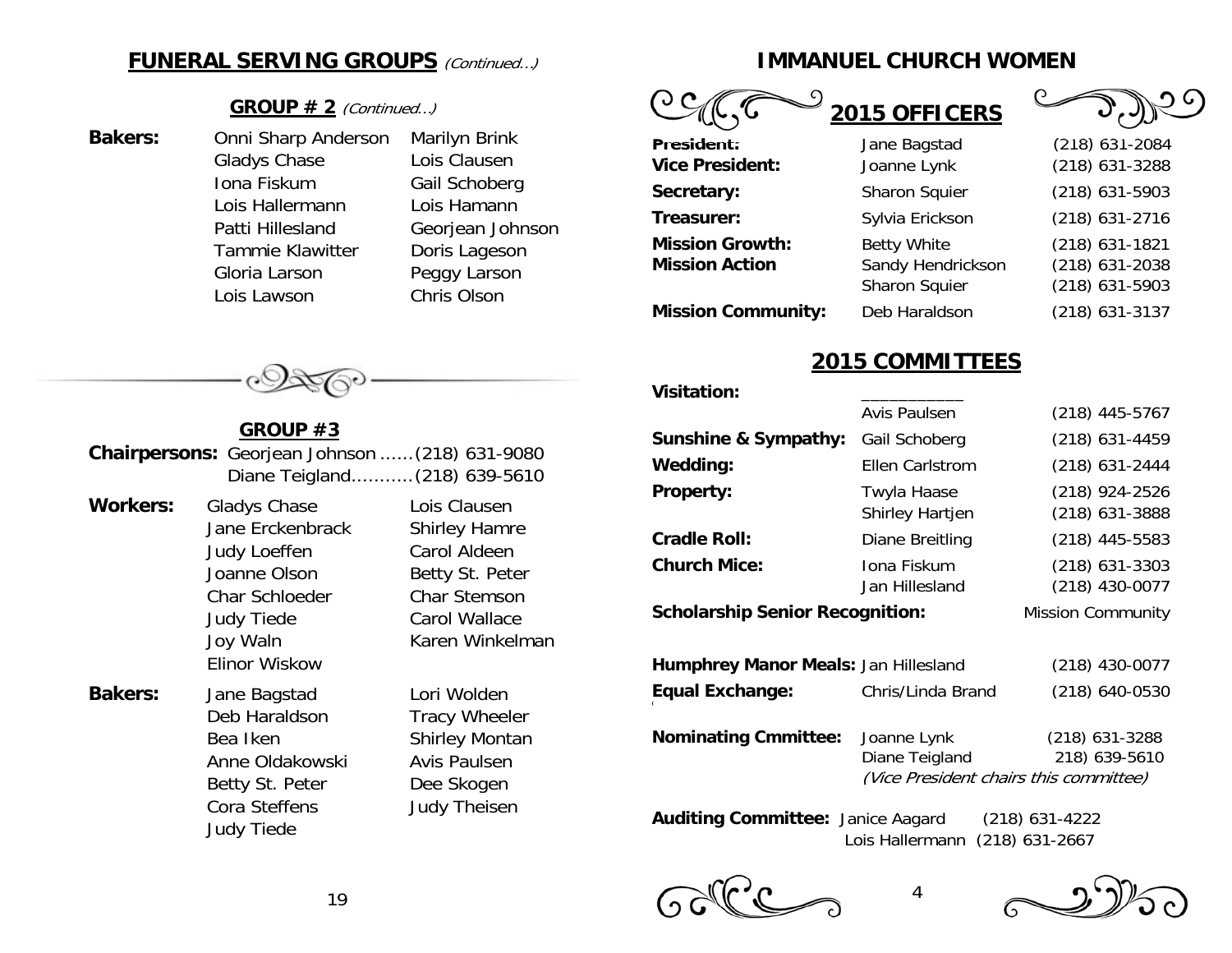# **CALENDAR OF EVENTS - 2015**

# **\*\*All women are invited to attend these events.\*\***

- **"Church Mice"** will be held the 3rd Monday & Tuesday of each month, from September thru May, but not December
- **"Women's Breakfast"** is held the 1st, 3rd & 5th Wednesday at 7:00 am at the Boondocks.
- January 5 Block Cutting at 9:00 am
- January 19-20 Church Mice Quilting at 9:00 am
- February 1 Commissioning of ICW Officers
- February 2 Block Cutting at 9:00 am
- February 12 Noon Lunch , Program, & Business Meeting (Serving Group A)
- February 16-17 Church Mice Quilting Days at 9:00 am
- March 2 Block Cutting at 9:00 am
- March 16-17 Church Mice Quilting Days at 9:00 am Monday :General Business Meeting Lunch Serving Group B Tuesday: Pizza & Salad
- April 6 Block Cutting at 9:00 am
- April 20-21 Church Mice Quilting Days at 9:00 am
- April 28 Spring Cluster 9 Gathering Faith Lutheran, Miltona
- TBA H.S. Senior Recognition between services
- April 12 ICW Processional Thank offering (during worship services)
- May 4 Block Cutting at 9:00 am

![](_page_9_Picture_18.jpeg)

# **FUNERAL SERVING GROUPS** (Continued...)

# **GROUP # 1**

|                 |                                                                                                                     | <b>Chairpersons:</b> Sharon Boline  (218) 631-2148<br>Iona Fiskum  (218) 631-3303                                            |
|-----------------|---------------------------------------------------------------------------------------------------------------------|------------------------------------------------------------------------------------------------------------------------------|
| <b>Workers:</b> | Carol Aspengren<br>Lois Hamann<br>Bea Iken<br><b>Betty Judkins</b><br><b>Shirley Montan</b><br><b>Sharon Squier</b> | Marilyn Brink<br>Sandy Hendrickson<br>Vera Ohman<br>Gwen Macklem                                                             |
| <b>Bakers:</b>  | <b>Judy Aagard</b><br>Marlys Breid<br>Janice Dobson<br>Darla Hayes<br>Gail Johnson<br>Cindy Pederson                | Deb Andrews<br>Diane Breitling<br>Jane Erckenbrack<br>Sandy Hendrickson<br>Vivian Johnson<br>Carole Peterson<br>Barb Tumberg |

![](_page_9_Picture_22.jpeg)

# **GROUP #2**

|                 | <b>Chairpersons:</b> Sally Adams (218) 631-3381                                             | Edna Hunnicutt  (218) 631-4286                                                         |
|-----------------|---------------------------------------------------------------------------------------------|----------------------------------------------------------------------------------------|
| <b>Workers:</b> | Gloria Anderson<br>Donna Grendahl<br>Doris Lageson<br>Marilyn Nervig<br><b>Avis Paulsen</b> | Cora Steffens<br>Deb Haraldson<br><b>Susie Miller</b><br>Chris Olson<br>Jan Hillesland |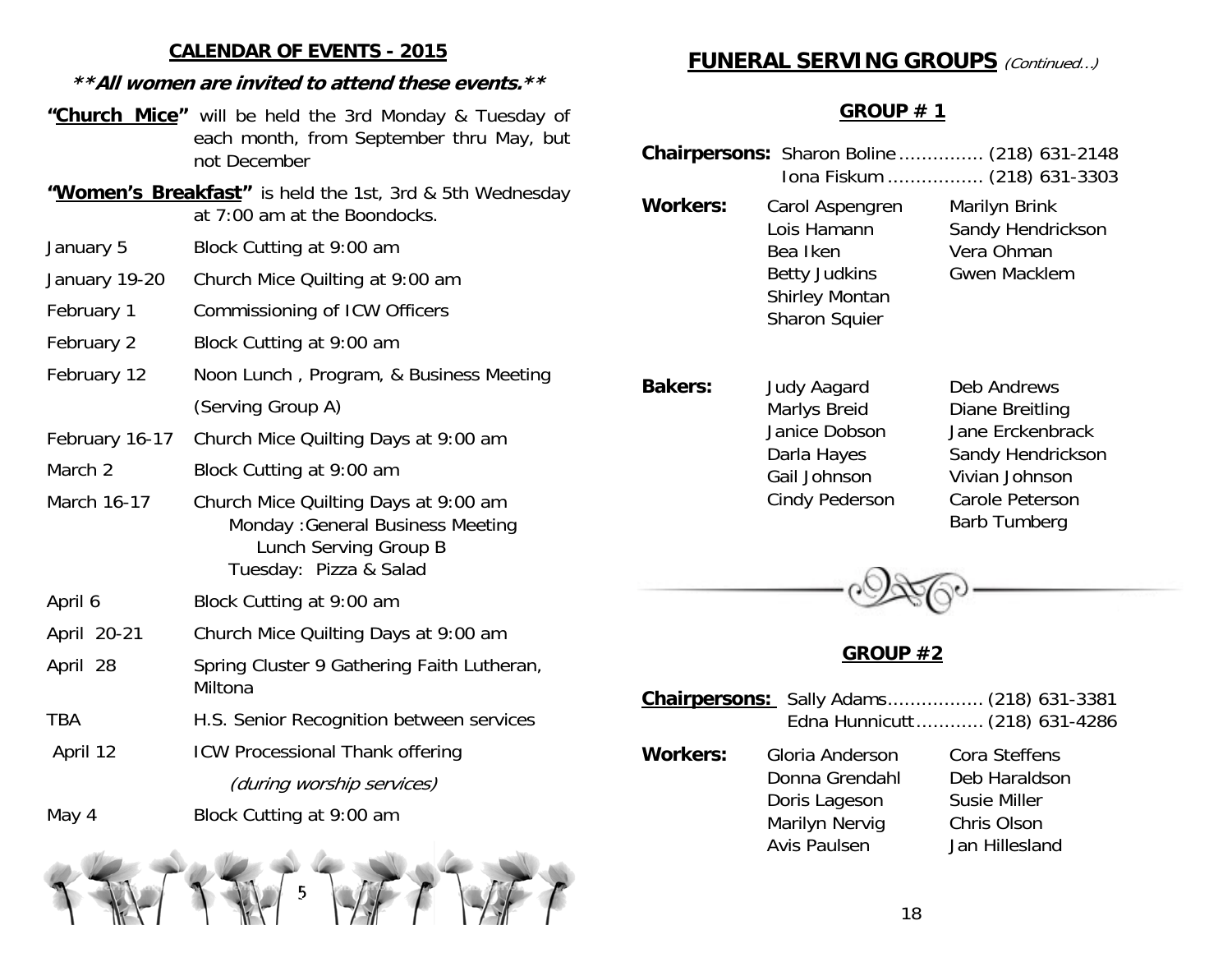# **WEDDING SERVING GROUPS**

![](_page_10_Picture_1.jpeg)

#### **WEDDING GROUP**

**Chairperson:** Deb Andrews ............ (218) 631-2228 Iona Fiskum ............. (218) 631-3303

> Janice Aagard Georjean Johnson Judy Aagard Vivian Johnson Sally Adams Gail Johnson Gloria Anderson Gail Kluenenberg Kelly Bain **Donna Kresien**  Gloria Bullock Deb Marquette Judy Carr Bonita McKellep Gladys Chase Liz Miller Lois Clausen Anne Oldakowski Jane Erckenbrack Chris Olson Sylvia Erickson Lynn Quincer Shirley Hamre Bonnie Thompson Shirley Hartjen Carol Wallace Stephanie Hay Edna Hunnicutt

![](_page_10_Picture_6.jpeg)

# **CALENDAR OF EVENTS - 2015** (Continued…)

| May 18-19<br>June 8 | Church Mice Quilting Days at 9:00 am<br>Women's Brunch Meeting at 9:30 am<br>Tapley Park, Business Meeting,<br>Serving Group C |
|---------------------|--------------------------------------------------------------------------------------------------------------------------------|
| June 22-26          | Women's Week at Luther Crest Bible Camp                                                                                        |
|                     | September 11-12 NW MN Synod Women's Convention                                                                                 |
| September 13        | Cradle Roll Promotion & Rally Sunday                                                                                           |
| September           | Over 85 Senior Recognition                                                                                                     |
| <b>TBA</b>          | <b>Fall Cluster 9 Gathering</b>                                                                                                |
|                     | September 21-22 Church Mice Quilting Days at 9:00 am                                                                           |
| October 5           | Block Cutting at 9:00 am                                                                                                       |
| October 19-20       | Church Mice Quilting Days 9:00 am<br>Monday: General Business Meeting &<br>Lunch, Serving Group D<br>Tuesday, Pizza & Salad    |
| November 2          | Block Cutting at 9:00 am                                                                                                       |
| November 12         | ICW Thank offering Program & Meeting<br>2:00 pm-Serving Group E                                                                |
|                     | November 16-17 Church Mice Quilting Days 9:00 am                                                                               |
| November 25         | Thanksgiving Eve Service, 7:30 pm<br>Dedication of Quilts & Kits for Lutheran World<br>Relief                                  |
| December 10         | ICW Christmas Program, 7:00 pm                                                                                                 |
|                     | Serving Group F                                                                                                                |

![](_page_10_Picture_9.jpeg)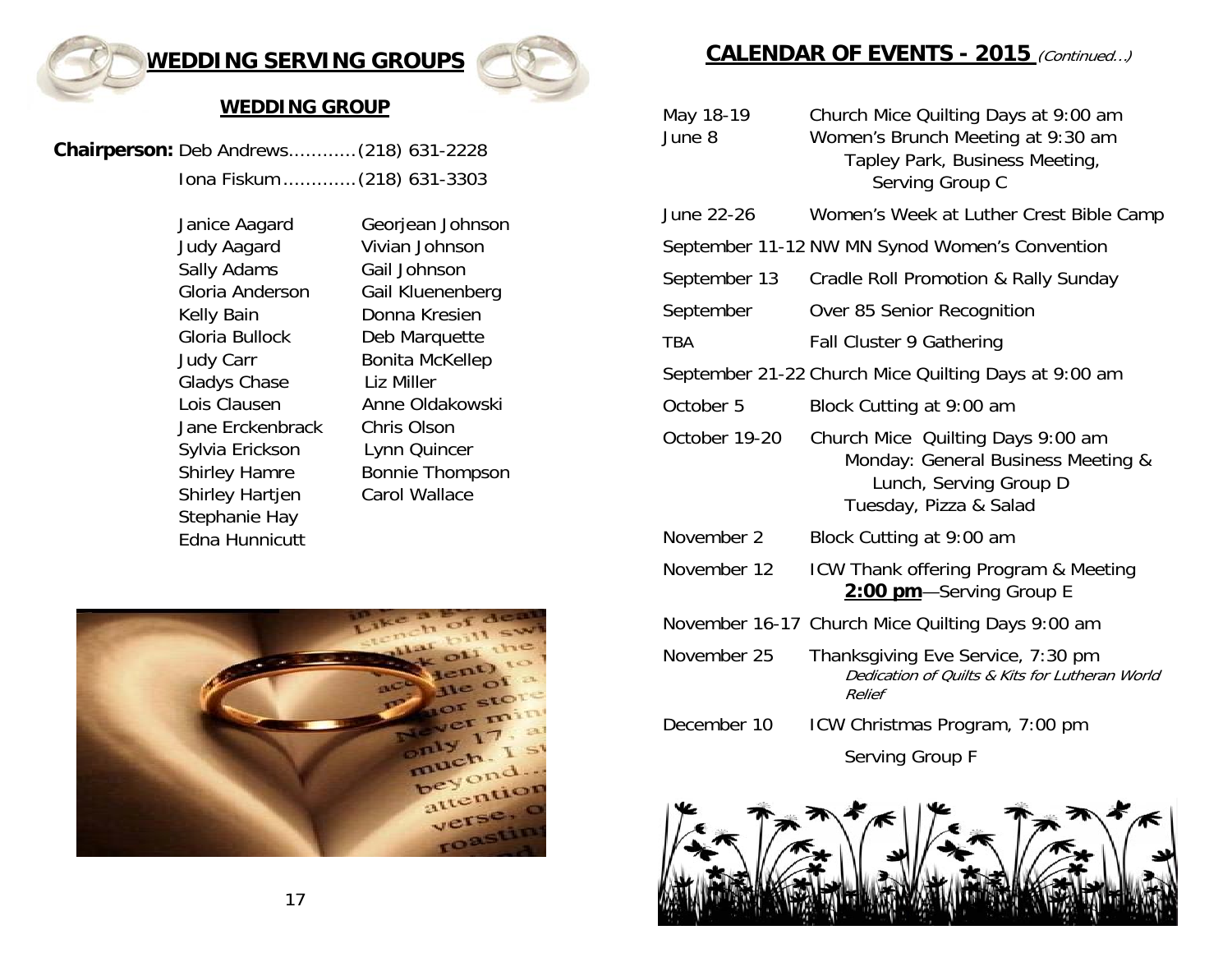# **OFFICERS' JOB DESCRIPTIONS**

#### **President:**

- Presides at Board Meetings and ICW events.
- With the Board, compiles the Yearbook for each member.
- Is an ex-officio member of all committees except the Nominating Committee.
- Attends the monthly Church Council meetings as a nonvoting member.
- Writes the monthly newsletter articles.
- Writes the ICW Annual Report for the Annual Meeting.
- Distributes Christmas Gifts to staff and Poinsettias.

#### **Vice President:**

- Presides in the absence of the President.
- Chairs the Nominating Committee to secure new officers for the following year.
- Notifies Chairwomen of each Serving Group of upcoming events.
- Is a liaison of the "Church Properties Committee".

#### **Secretary:**

- General duties of the secretary of the organization.
- Records minutes of the ICW meetings and board meetings.
- Handles all correspondence.
- Presents recommendations from the Board to the General Meetings.

#### **Treasurer:**

- Receives, records and compiles all income and offerings.
- Pays bills and sends payments to ELCA as required.
- Gives financial reports at the General Meetings.
- Prepares financial report for the Annual Meeting.

# **ROTARY SERVING GROUPS** (Continued…)

 Carol Aspengren Gladys Chase Lois Clausen Iona Fiskum Jo Greenwaldt Deb Haraldson Betty Judkins Gwen Macklem Vera Ohman Sue Rocheford Char Schloeder Joy Waln Carol Walllace

#### **ROTARY SUBS GENERAL BAKING**

Carol Aldeen Sherry Anderson Kelly Bain Sharon Boline Tracy Dreger Shirley Hamre Vivian Johnson Tammie Klawitter Gretchen Noon Betty St. Peter

Thank you to Ed Bruns, Dale Dobson, Jim Kopponen, and James Gunelson for all their help with dishwashing!

![](_page_11_Picture_30.jpeg)

7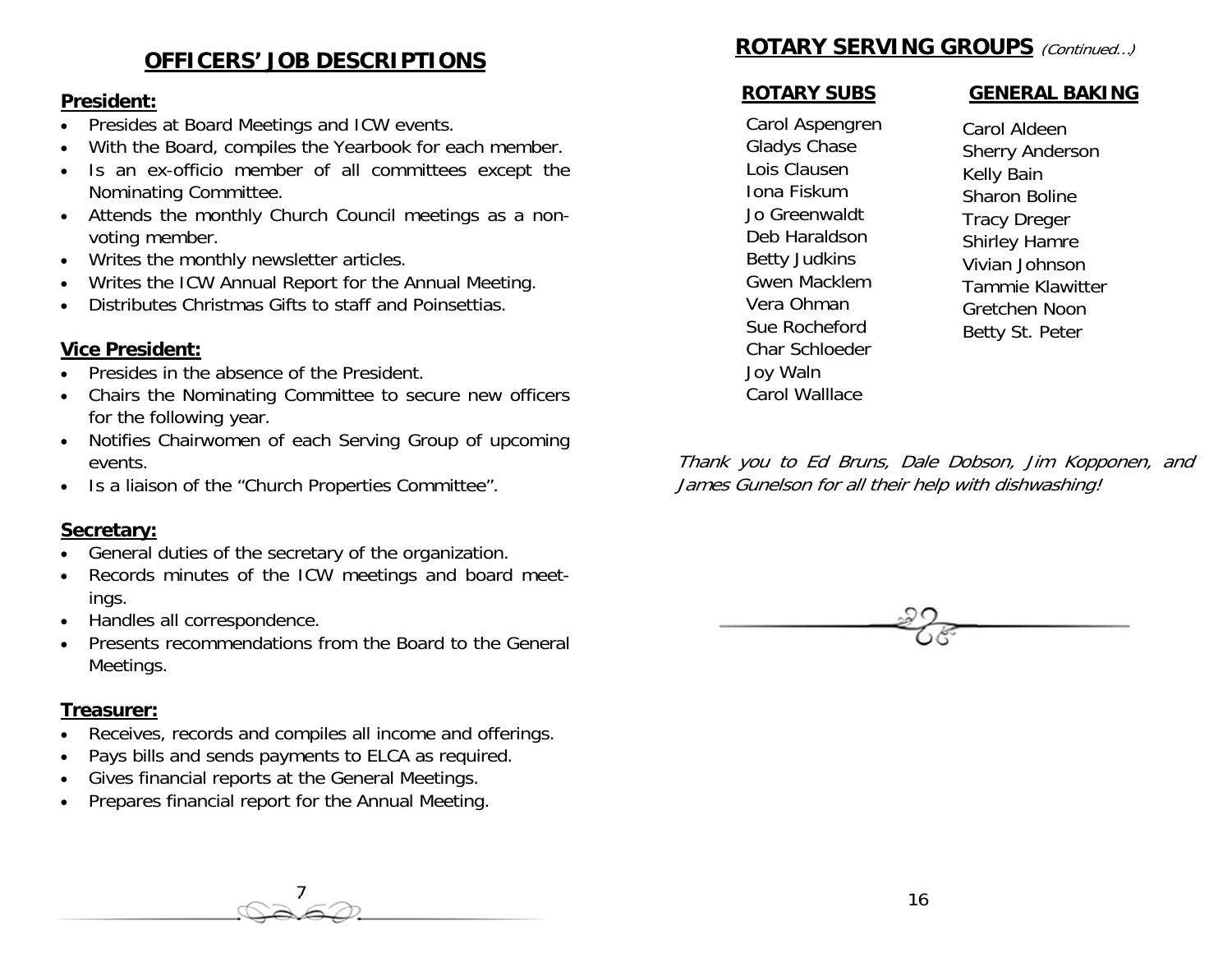# **ROTARY SERVING GROUPS** (Continued…)

![](_page_12_Picture_1.jpeg)

# Job Descriptions (Continued...)

# **Mission Community Chair:**

- Oversees Rotary Serving Groups. Finds women to work on the five serving groups.
- Oversees 85 and over Senior Recognition
- Keeps records of meal served and finds chairwomen for special dinners.
- Attends Board Meetings and General Meetings.
- Serves HS Senior Graduation Recognition Sunday am

# **Mission Growth Chair:**

- Meets with Circle Growth Chairwomen to plan yearly programs.
- Provides the Administrative Secretary with Bible Study Leaders and hostesses information for the monthly church newsletter.
- Orders and distributes leader's guides and resource books to the Circles. Orders 5 subscriptions.
- Encourages participation in ICW Activities, Evangelism and prayer.
- Helps the Scholarship Chair with the Senior Recognition Program.
- Attends Board Meetings and General Meetings.

# **Mission Action Chair:**

- Purchases birthday cards for Fair Oaks residents to be distributed by Circle Action Chairs during visitations.
- Is the liaison person for Church Mice.
- Is in charge of Quilting Days; calls Circle Action chairwomen to bring treats for each morning.
- Is in charge of Lutheran World Relief Drives. Ships quilts and other LWR donations; seals, weighs and labels boxes. Records numbers of quilts and kits in each box and delivers them to Polman Transfer for shipment. Buys supplies as needed for shipping.

8

• Attends Board meetings and General Meetings.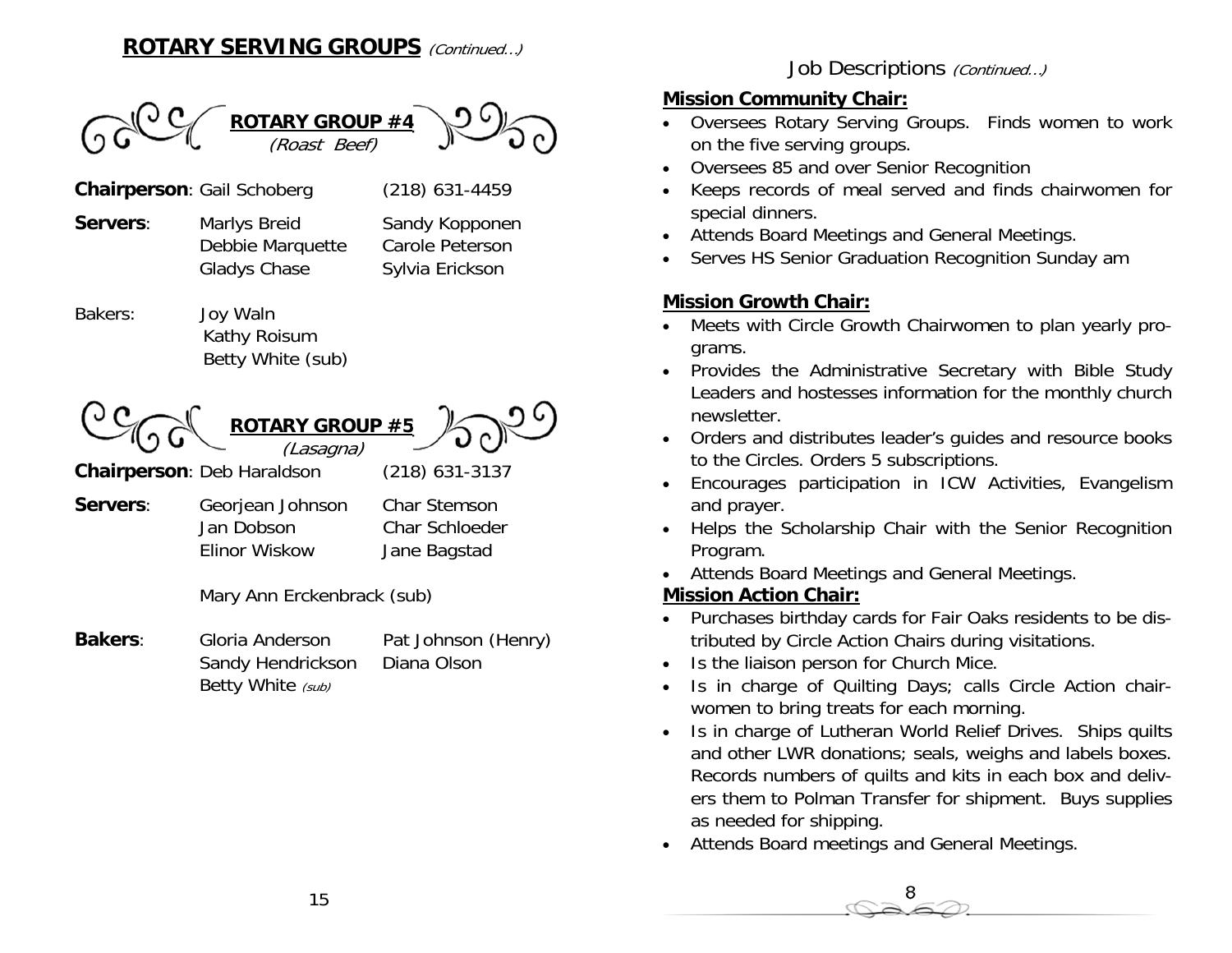# **COMMITTEE DUTIES**

# **Sunshine & Sympathy:**

- Sends sympathy and get well cards to members.
- Keeps a record and reports to the Board.

# **Cradle Roll:**

- Enrolls baptized children and new members' children.
- Sends baptism anniversary cards to children.
- Plans an annual "graduation" party for 3 year olds.
- Keeps records and reports to the Board.

# **Wedding:**

- Is in charge of the Wedding Service Groups.
- Keeps Record Books.
- Manages the Wedding cabinet and inventory.

# **Properties:**

- Keeps an inventory of china and silverware.
- Purchases kitchen supplies and stocks cabinets.

# **Meals on Wheels:**

- Finds drivers for meal delivery when it is the church's turn.
- Keeps a record and reports to the Board.

# **Visitation:**

- Meets with new members to familiarize and invite them to the ICW's activities and opportunities.
- Gives new members an ICW packet.
- Keeps records and reports to the Board.

# **Church Mice:**

The quilters meet at the church on the 3rd Monday & Tuesday of each month, September through May at 9 am for preparing materials, sewing and tying quilts. We do not meet in December.

# **ROTARY SERVING GROUPS**

![](_page_13_Picture_26.jpeg)

**Chairperson**: Chris Olson (218) 631-3758

**Servers:** Janice Aagard (Noon) Judy Loeffen Avis Paulsen Cora Steffens Karen Winkelman Jan Hillesland Gloria Anderson

**Bakers**: Carol Aldeen Deb Andrews Iona Fiskum Diane Jorgenson

![](_page_13_Picture_31.jpeg)

**Chairperson**: Sharon Squier (218) 631-5903

- **Servers:** Lois Clausen **Edna Hunnicutt**  Shirley Hamre
	- Iona Fiskum Doris Lageson
- **Bakers:** Shirley Hamre Sara Ross

Georjean Johnson Cheryl LaBarre

![](_page_13_Picture_38.jpeg)

**Chairperson**: Gail Kluenenberg (218) 631-3877 **Servers:** Judy Aagard Sally Adams Erna Harrison Tracy Wheeler Shirley Hartjen Donna Kresien Sandy Hendrickson **Bakers:** Sharon Boline Lois Hamann JoAnn Hoyt Doris Lageson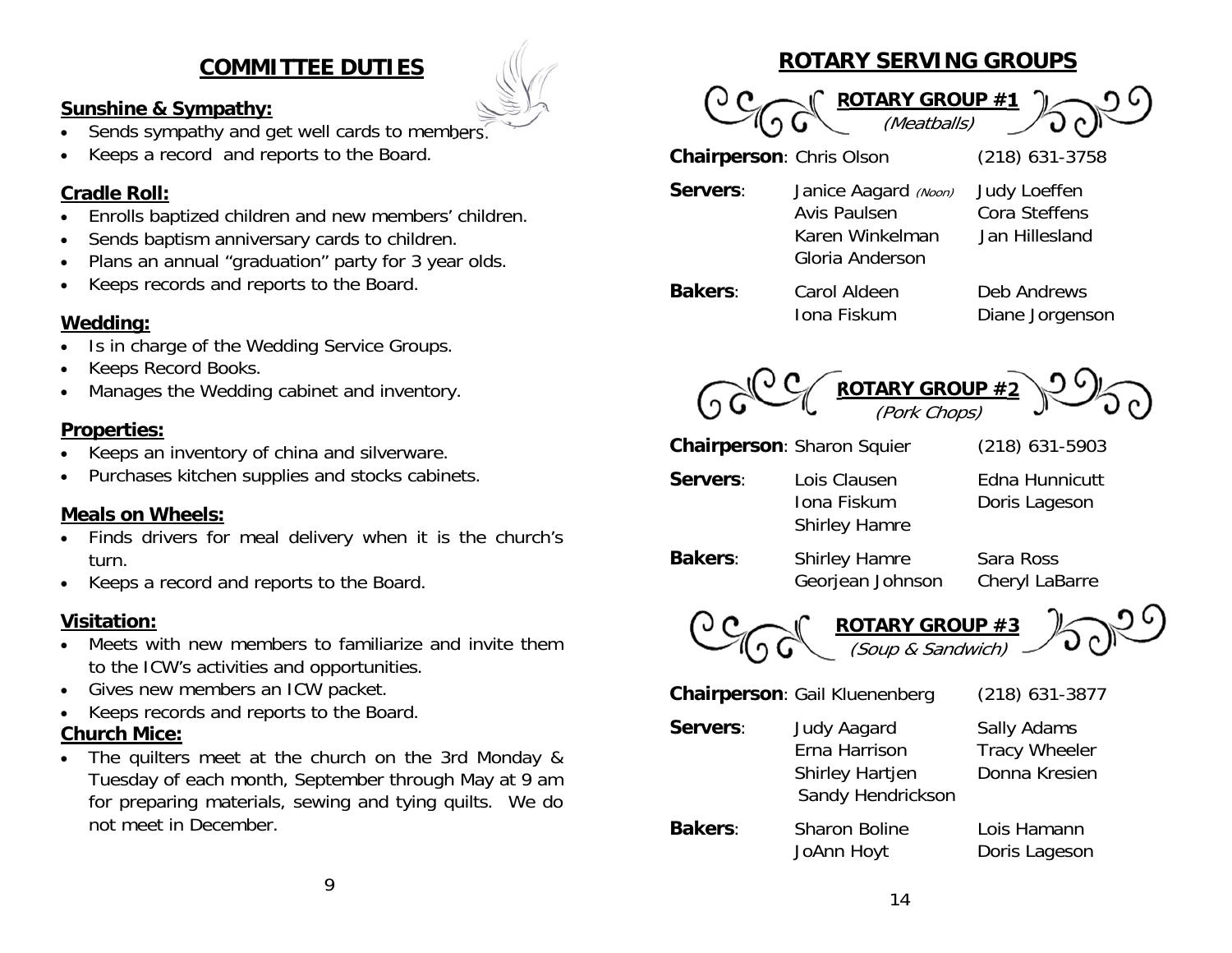# **WOMEN CIRCLES** (Continued…)

# **RUTH CIRCLE**

Meets the first Tuesday at 7:00 pm at Humphrey Manor. August through November—Nursing Home Visitations

| Chairwoman:           | Jane Bagstad    | $(218)$ 631-2084 |
|-----------------------|-----------------|------------------|
| Treasurer:            | Iona Fiskum     | $(218)$ 631-3303 |
| <b>Growth Chair:</b>  | Gloria Anderson | $(218)$ 631-9005 |
| <b>Action Chairs:</b> | Jan Hillesland  | $(218)$ 430-0077 |
|                       | Jeanne Olson    | $(218)$ 631-2588 |

| Gloria Anderson (218) 631-9005  |
|---------------------------------|
| Deb Andrews  (218) 631-2228     |
|                                 |
| Ellen Carlstrom  (218) 631-2444 |
| Iona Fiskum (218) 631-3303      |
| Mandy Gallant  (218) 631-3809   |
| Donna Grendahl  (218) 631-2178  |
| Deb Haraldson  (218) 631-3137   |
|                                 |
|                                 |
|                                 |
| Shirley Montan  (218) 631-2827  |
| Anne Oldakowski (218) 631-5972  |
| Diana Olson  (218) 631-2074     |
|                                 |
| Diane Teigland  (218) 639-5610  |
| Elinor Wiskow  (218) 631-1404   |
|                                 |

# **COMMITTEE DUTIES** (Continued...)

#### **Church Mice:**

- Participants can come for an hour or for the whole day.
- Everyone is welcome. No experience is necessary.

# **Church Mice Chair Duties:**

- Order backing fabrics and batting for quilts.
- Arrange for a flyer to be inserted in the Sunday bulletin before the March and September Quilting Days.
- Prepare and serve morning coffee on Quilting Days.
- Help the Action Committee Chair with boxing quilts & kits for shipment.

# **Scholarship:**

- Keeps a record of seniors planning to attend ELCA colleges.
- Notifies colleges of scholarships awarded prior to August 1.
- Authorizes Treasurer to pay scholarships for second semester.
- Plans the Senior Recognition celebration with the Circle Growth Chairperson.
- Keeps a record of scholarship recipients.
- Reports at Annual Meetings.

![](_page_14_Picture_21.jpeg)